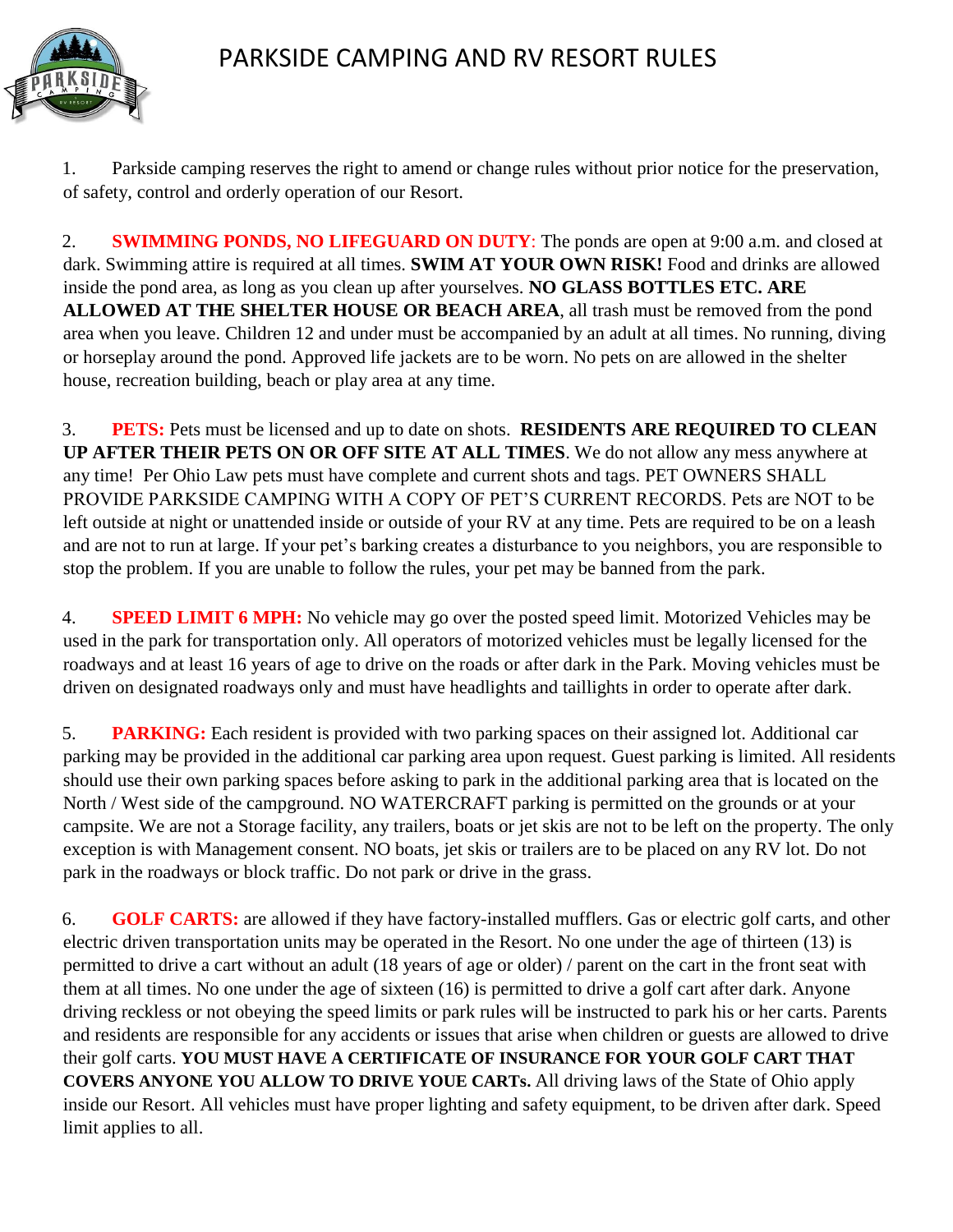

7. **QUITE HOURS:** are **12:00 a.m. through 9:00 a.m.** During this time any loud music or bothersome activities that creates excessive noise are strictly prohibited. The only exception to this quiet hour period is During Resort sponsored events when the Resort reserves the right to extend the hours until 1:00 a.m. NO RV may be moved on or off site during quiet hours unless approved by Management.

8. **CAMPERS:** One RV per site. No minors are allowed to stay in the Resort or on the leased site unattended. Excess items shall not be stored around or under the Recreational Vehicle. No sleeping is permitted inside vehicles. RV's must be offset from the street at least eighteen feet (18'), rear of site at least five feet (5') and must be parked with access door on opposite side of pedestal. No Hot Tubs or Pools. (Children's 1 foot high, wading pools excluded with someone on site to supervise at all times). Parkside Camping must approve all RV's. All RV's must be self-contained and connected at all times to our site dumps No port-a-pots. No outside modification of recreational vehicle is permitted without Management approval. RV's must be owner occupied, use of the RV, other than by the owner, must be approved through Management. RV's that are in need of repairs or are 15 years old must be approved by Management. If you are in doubt send a picture for approval. Sheds are allowed and are to be purchased from Parkside Camping. In case of an emergency, Parkside Camping is authorized to move any Resident's RV equipment or vehicles without notice or Liability. You must have a sewer donut and a permanent connection. SCH. 40 piping is required on all sites. All piping must be white in color and no larger than three inches (3") in size maintaining proper slope and support. No outdoor refrigerators. Refrigerators may be kept inside of an approved shed only. **A CERTIFICATE OF INSURANCE MUST BE PROVIDED TO MANAGEMENT FOR ALL RV UNITS AND ANY GOLF CART GAS OR ELECTRICAL OPERATED ON THE PARK'S PROPERTY. INSURANCE REQUIREMENTS ARE \$300,000.00 FOR BUILDING OR RV LOSS.**

9. All Residents and/or guests that willfully or negligently deface or destroy property or equipment, of the Resort or any other Resident, will be liable for the full value thereof with possible eviction from the Resort.

10. Residents have the privilege of sharing their site with guests of choice under the following conditions:

- A. The Resident must be present in order for the guest to use the Resort and the Resident must take full responsibility for their guests.
- B. An adult Resident must accompany guests under seventeen (17) Years of age.

The Guest program is an extra service to the Resident. It is always subject to the basic rights and priority of the other Residents and therefore may be changed, especially to satisfy Resident needs.

11. Vegetation may not be pruned, cut, added or removed without written approval from Management. It is the Resident's responsibility to cut the grass at their campsite. Driveway weeds must be sprayed and maintained by the resident.

12. **DUMPSTERS:** are located in the Resort for your convenience. All trash must be disposed of in the dumpsters. Residents are responsible for keeping their campsite clean and free of trash. **ALL TRASH MUST BE IN PLASTIC BAGS**. No dumping of materials other than trash. Example: TV's, lawn furniture etc. Please use plastic bags with ties to eliminate odors and insects. All garbage is to be taken from the Resort or put in the dumpster. Garbage left on site will incur a charge to your account.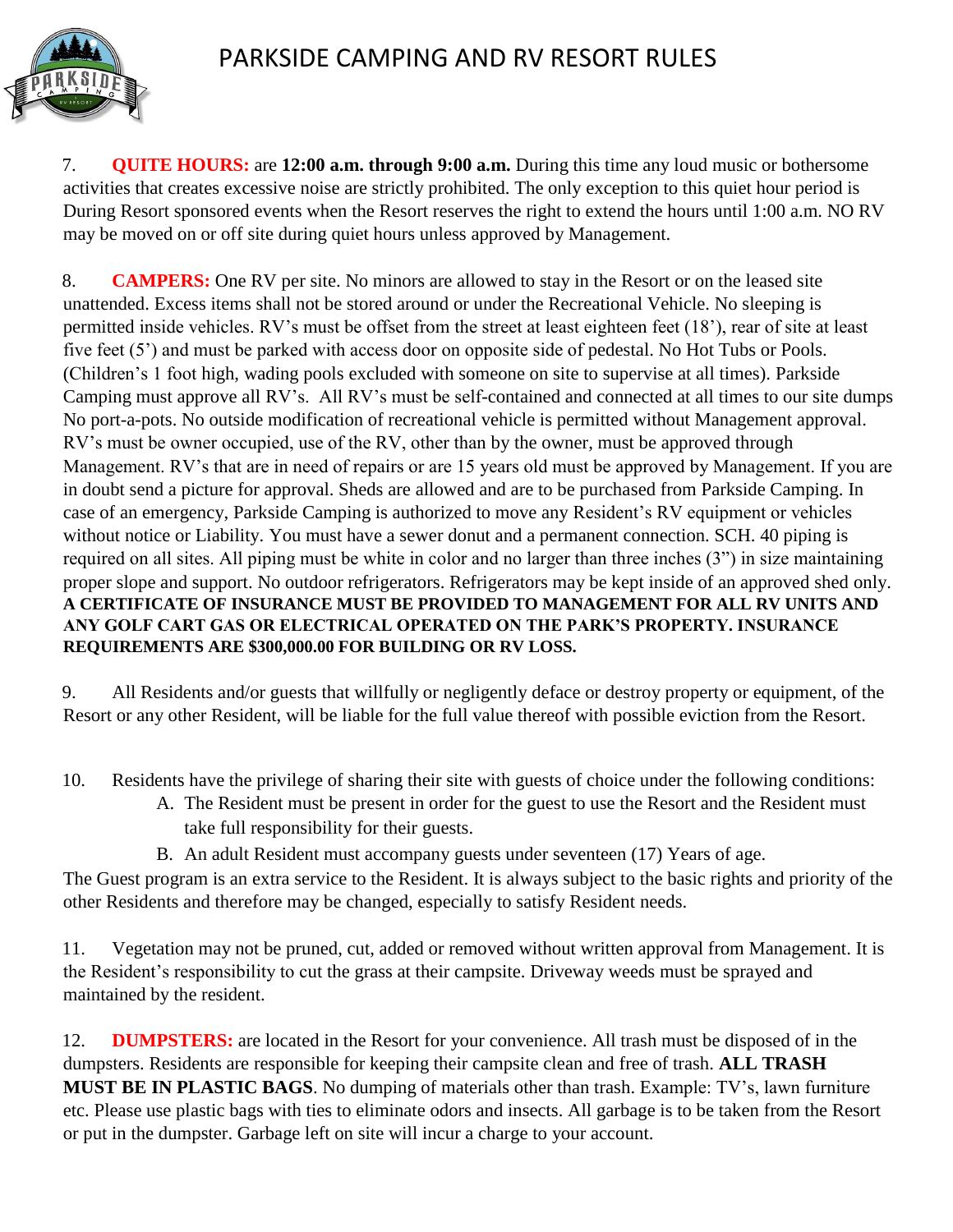

## PARKSIDE CAMPING AND RV RESORT RULES

13. **CAMPFIRES:** must be in designated fire rings only. Campfires must not be left unattended. On occasion fires may be prohibited by Resort Staff due to hazardous fire conditions. **NO TRASH BURNING IN FIRE RINGS**. All Camp Fire Wood is to be stored in an approved box or shed until ready for use, exposed under your RV is not acceptable.

14. Alcoholic beverages are permitted at this Resort however Parkside Camping is a family oriented Park and we ask that you drink responsibly and respect those Residents who choose not to drink alcohol.

15. Drunk and disorderly behavior will not be tolerated and will result in the contacting of local authorities and expulsion from the Resort. No refunds will be given to any Resort Resident or Guest that is removed from this Resort for activities related to alcohol.

16. Parkside Camping endorses a clean, healthy environment. **All public buildings are NON-SMOKING**.

17. Residents must have permission to post signs or notices on the leased site by Management.

18. Use of Resort water for washing RV's is permitted once per month. Car or truck washing is not permitted. NO changing of oil or working on RV or vehicles is strictly prohibited without permission from management.

19. Motorcycles are allowed to and from campsites to public road and back only. NO joy riding in Resort or excessive exhaust noises.

20. All bikes must have lights to ride after dark.

21. Clothes lines are not allowed.

22. Facilities are to be used for the Resort Residents as a whole. Private gatherings may occur if authorized by Parkside camping and do not exclude other Residents from the use of the same facilities during time that the facilities are regularly available to residents.

23. Adult activities are reserved for Residents and their guests 18 years of age or older.

24. Parents are responsible for the actions and safety of their children. All children under twelve (12) years of age must be accompanied by an Adult while on the beach or swimming. All children seventeen (17) years of age and under must be at their campsite by 11:00 p.m. unless accompanied by a parent or guardian.